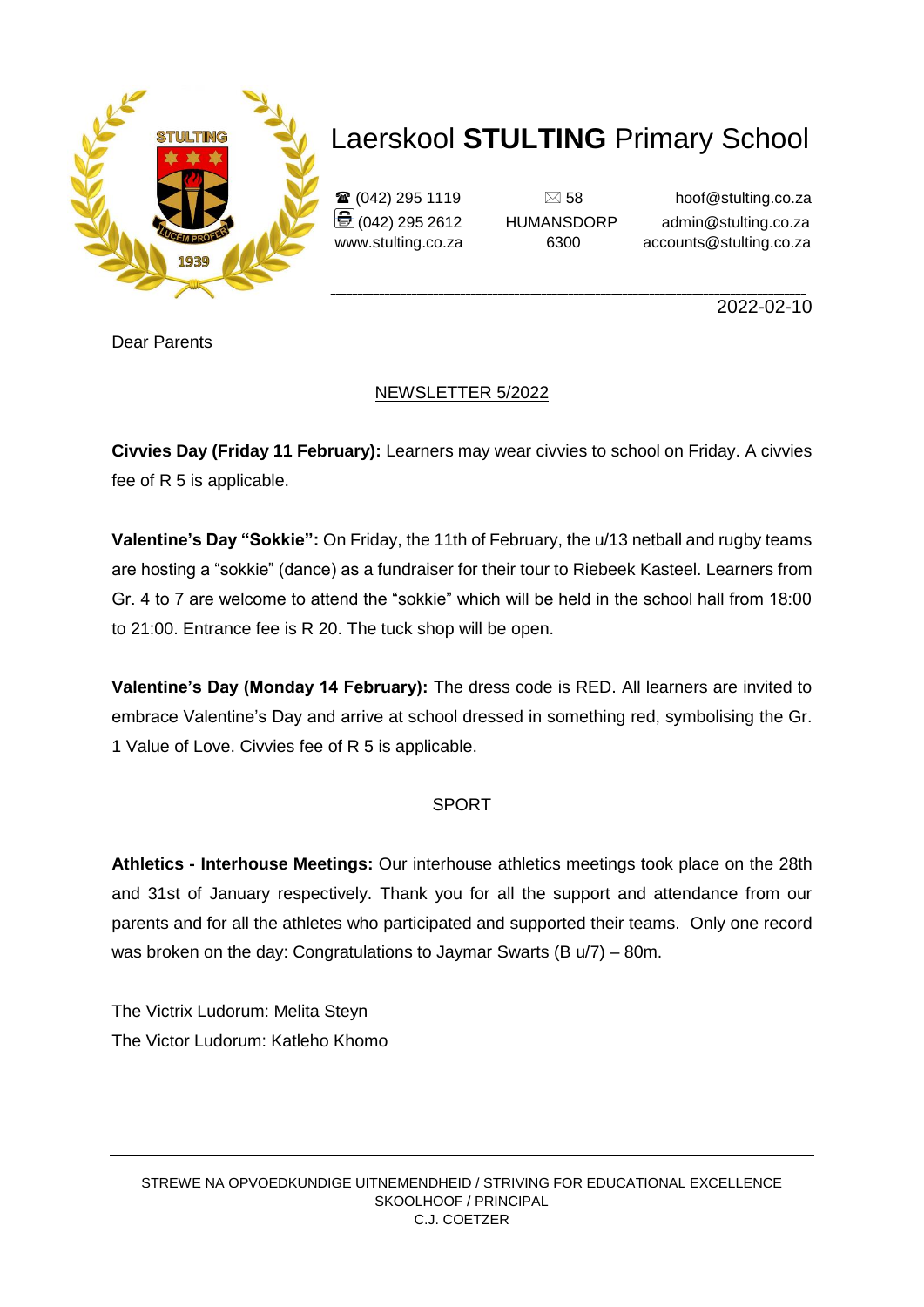

# Laerskool **STULTING** Primary School

 $\mathbf{\widehat{a}}$  (042) 295 1119  $\Box$  58 hoof@stulting.co.za  $\bigcirc$  (042) 295 2612 HUMANSDORP admin@stulting.co.za www.stulting.co.za 6300 accounts@stulting.co.za

The following learners accumulated the most points in their respective age groups:

|      | <b>GIRLS</b>                          | <u>BOYS</u>          |
|------|---------------------------------------|----------------------|
| u/7  | Leani Knoesen                         | <b>Jaymar Swarts</b> |
| u/8  | Logan Hoffman                         | Franco van Niekerk   |
| u/9  | Simone van der Walt                   | Jordan Felix         |
| u/10 | Mila-Rose Cupido / Tashnique de Lange | <b>Ethan Swarts</b>  |
| u/11 | Lesedi Vumazonke                      | <b>Nayhum Swarts</b> |
| u/12 | <b>Zelne Millard</b>                  | Jon-Daniel Witbooi   |
| u/13 | Melita Steyn                          | Katleho Khomo        |
| u/14 | Acgobile Mahlathi                     |                      |

**Athletics - Zonal Meeting (5 February):** 88 of our athletes participated at the Humansdorp Zonal Meeting in 48 events and achieved the following results:

- Gold 11
- $\bullet$  Silver 13
- Bronze 10

**Athletics - Kouga Circuit Meeting:** The next round of athletics will take place in Patensie on Saturday the 12th of February. The 38 athletes who will be participating in 52 events have already received the information and program from their coaches.

**Swimming - Interhouse Gala:** Our school's Interhouse gala will take place at the Nico Malan High School pool on Tuesday the 22hd of February at 12:30 promptly.

**Rugby - Kouga Rugby:** We would like to congratulate Mr Wian Pienaar on his appointment as assistant coach to the Kouga u/13 Rugby Team.